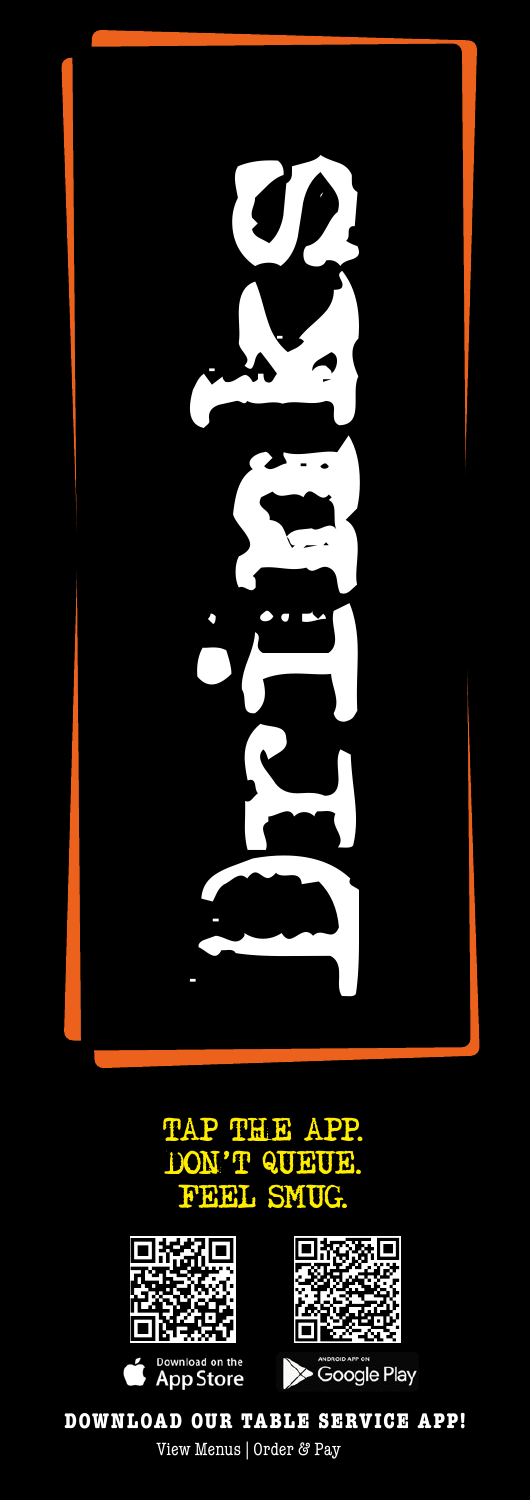

FRUITY **WHITLEY NEILL RHUBARB + GINGER** Rhubarb, ginger Rhubarb adds a crisp edge + ginger warms the palate

**BEEFEATER BLOOD ORANGE** Juniper, blood orange Fresh citrus, juniper + angelica with a rich finish

**TANQUERAY FLOR DE SEVILLA** Juniper, Sevilla orange An intense but sweet gin

**CHASE PINK GRAPEFRUIT + POMELO** Pink grapefruit, lime Powerful pink grapefruit notes with juniper + lime zest

**BEEFEATER PINK** Strawberry, lemon Strawberries complement Beefeater's classic gin

**MALFY ROSA** Juniper, pink grapefruit, rhubarb Distilled with classic Italian Juniper + Sfusato lemon peels from the Amalfi Coast

**WARNER'S RHUBARB** Juniper, rhubarb Fresh, tangy + sweet

**BOMBAY BRAMBLE** Juniper, blackberry, raspberry Sugar-free gin bursting with natural flavours of blackberries + raspberries, balanced with vibrant juniper notes

**TANQUERAY ROYALE** Blackcurrant, vanilla Complex fruity + floral nose. Juicy ripe blackcurrant with subtle sweetness of vanilla  $+$  a floral finish

CLASSIC **TANQUERAY LONDON DRY** Juniper, liquorice Fresh + vibrant lemon + juniper flavours with a spicy finish

**BOMBAY SAPPHIRE** Juniper, lemon Aromatic with delicate juniper flavours

**SIPSMITH LONDON DRY** Juniper, orange Rich, complex + full-bodied

**BEEFEATER LONDON DRY** Juniper, lemon Try our house favourite, the world's most awarded gin

**HENDRICK'S** Cucumber, rose Eleven botanicals infused with cucumber  $+$  rose petals

SOMETHING SPECIAL **MONKEY 47** Lavender, cranberry Black Forest gin with floral aroma + peppery spices

**BROCKMANS** Wild berries, lemon A 'gin like no other'

**BOË VIOLET** Juniper, violet A light, delicate taste with beautiful colour + aroma

**PLYMOUTH** Juniper, lemon  $Rich + smooth$ 

**TANQUERAY NO. TEN** Juniper, fresh citrus Mix of ingenuity, heritage + hard work

## Lilo Hard Seltzers

Sparkling Scottish Water and uniquely distilled botanical spirits designed by an award winning distiller to enhance the all-natural flavours. Our Hard Seltzers are 3.5% ABV, only contain 50 calories & have 0g sugar - plus they're vegan & gluten-free!

**TRY ON THEIR OWN OR HAVE ONE OF OUR SIGNATURE SPRITZ COCKTAILS**

**CRANBERRY & ROSEHIP WHITE GRAPE & ELDERFLOWER**



DOUBLE UP FOR 2.50 **TAKE A LOOK AT THE BAR OR ON THE GREENE KING APP FOR OUR FULL RANGE OF SPIRITS**

VODKA **ABSOLUT GREY GOOSE REYKA KETEL ONE CIROC**

DARK RUM **THE KRAKEN SPICED HAVANA CLUB 7YR**

GOLDEN & SPICED RUM **DEAD MAN'S FINGERS SPICED SAILOR JERRY SPICED HAVANA CLUB SPICED**

WHITE RUM **HAVANA CLUB 3YR BACARDÍ CARTA BLANCA**

BLENDED WHISKY

**JOHNNIE WALKER BLACK LABEL MONKEY SHOULDER COPPER DOG**

SINGLE MALT WHISKY

**GLENFIDDICH 12YR GLENLIVET 12YR COTSWOLDS SINGLE MALT LAPHROAIG 10YR TALISKER 10YR**

IMPORTED WHISKEY **BUFFALO TRACE BOURBON JACK DANIEL'S TENNESSEE JAMESON TULLAMORE D.E.W.**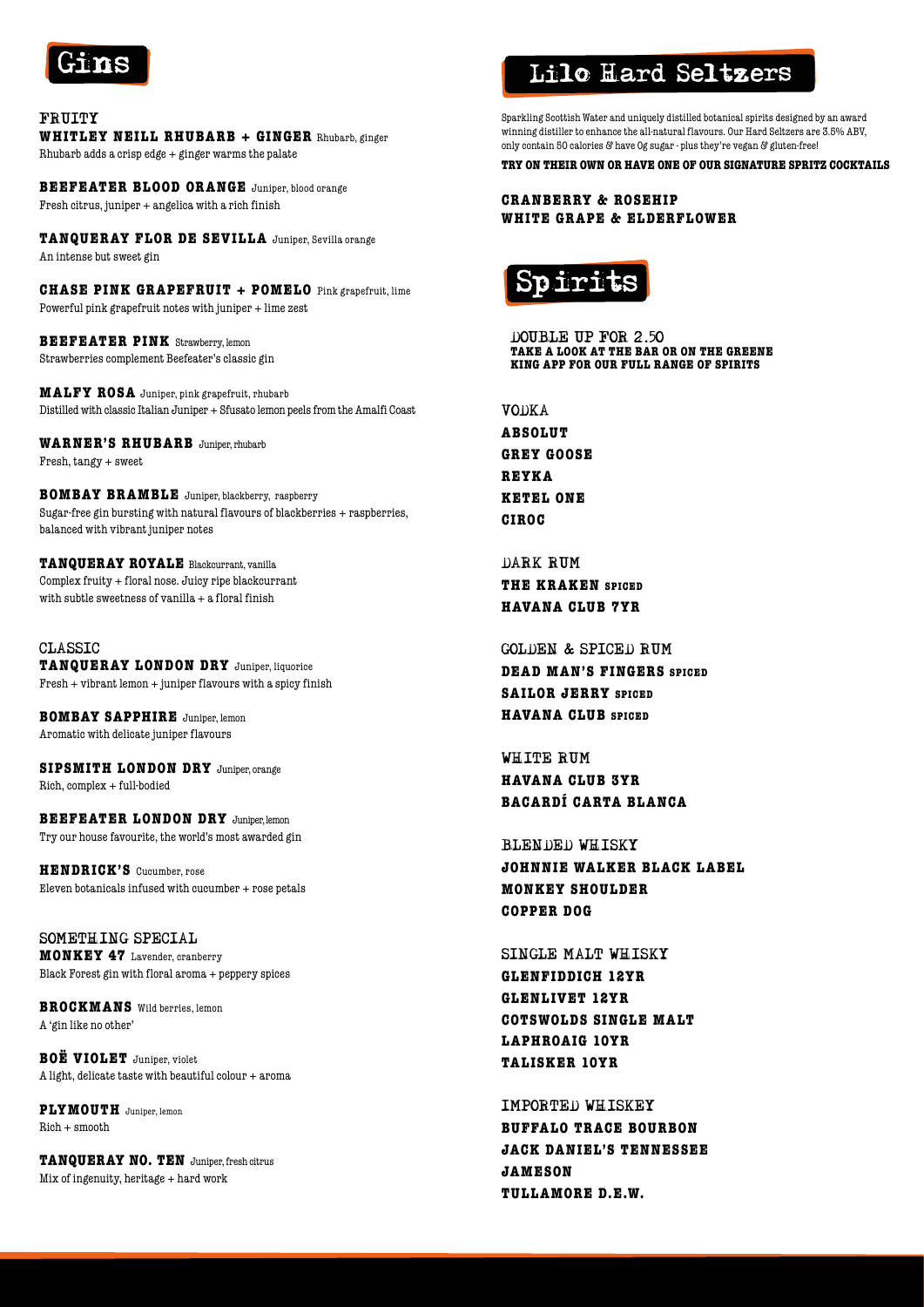

COCKTAILS ON TAP

**ESPRESSO MARTINI** 

**PASSIONFRUIT MARTINI** 

SPRITZ

**APEROL** Aperol, Prosecco, soda

**CRANBERRY & ROSEHIP SPRITZ** Lilo Hard Seltzer with Creation Provence Rose & pink grapefruit

**WHITE GRAPE & ELDERFLOWER SPRITZ** Lilo Hard Seltzer with Marlborough Sauvignon Blanc & sliced apple

**GIN SPRITZ** Made with prosecco & lemonade CHOOSE FROM: **RASPBERRY** (Pinkster gin) **BLOOD ORANGE** (Malfy Arancia) **BLACKCURRANT** (Tanqueray Royale)

#### CLASSIC

OUR SIGNATURE SERVE! **GIN & JUICE** Tanqueray London dry mixed with a freshly blended granny smith apple

**PIMM'S** Pimm's, lemonade

**BLOODY MARY** Ketel One vodka, Big Tom Spiced Tomato Juice

LOW & NO COCKTAILS

**PINK BERRY 0% SPRITZ** Warner's Pink Berry 0% & Fever Tree Raspberry & Rose Soda

LOW & NO BUBBLES

**FREIXENET SPARKLING 0.0%**

HOUSE LEMONADES

**TRADITIONAL CLOUDY LEMONADE**

**STRAWBERRY**

**PASSION FRUIT**

**MORELLO CHERRY**

**PINEAPPLE**

**POPCORN HIGHBALL**  Irresistible blend of Popcorn Syrup, Lemonade + Ginger Ale

FOR MORE SOFTIES HEAD TO THE BACK OF THE MENU

# From the frid

LAGER **CORONA** 330ml 4.5%

**PERONI NASTRO AZZURRO** 330ml 5.1%

**BUDWEISER** 330ml 4.5%

**DESPERADOS** 330ml 5.9%

**PERONI GLUTEN FREE** 330ml 5.1%

CRAFT **ICE BREAKER PALE ALE** 330ml 4.5%

**BEAVERTOWN GAMMA RAY** 330ml 5.4%

CIDER **BULMERS ORIGINAL** 500ml 4.5%

**OLD MOUT** 500ml 4% Pineapple + Raspberry / Kiwi + Lime

**REKORDERLIG** 500ml 4.5% Strawberry + Lime / Wild Berry

**KOPPARBERG** 330ml 4% Rosé

GINGER BEER **CRABBIES ALCOHOLIC GINGER BEER** 330ml 4%

### LOW & NO

**LUCKY SAINT** Pint 0.5% Alcohol Free Superior Unfiltered Lager. All the satisfaction, none of the sacrifice

**PERONI LIBERA** 330ml 0%

**HEINEKEN 0.0** 330ml 0%

**OLD SPECKLED HEN LOW ALCOHOL** 500ml 0.5%

**OLD MOUT BERRIES + CHERRIES** 500ml 0%

**BROOKLYN SPECIAL EFFECTS** 330ml 0.4%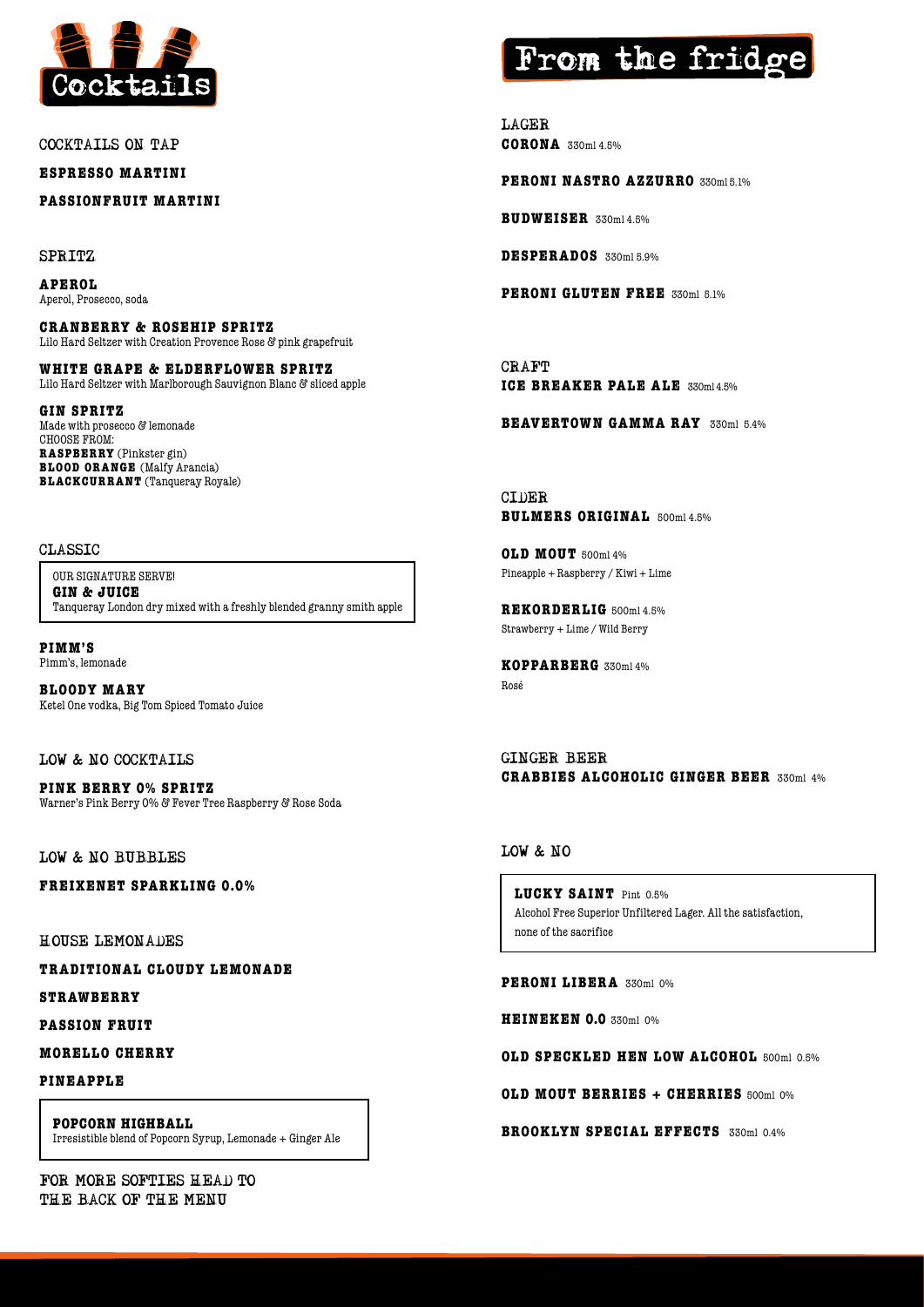# Wines



**PROSECCO DOC** Italy **4.50 - 18.00**  $Classy + aromatic Prosecco, with elegant bubbles + hints of citrus + ripe fruits$ 

**PROSECCO ROSÉ DOC** Italy **4.50 - 18.00** An attractive soft salmon pink colour, light + refreshing with a summer fruits finish.

**LALLIER BRUT CHAMPAGNE (VE)** France **35.00** Ripe, toasty fruit with an elegant finish

**TAITTINGER BRUT CHAMPAGNE (VE)** France **48.00** Delicate + elegant, with green citrus fruit, + subtle hints of biscuit + brioche.

**ENGLISH SPARKLING (VE)** Fitz, England **30.00** English sparkling, with a lovely peach + lime character

#### LOW & NO

**FREIXENET SPARKLING 0.0% (VE)** Spain **200ML 5.00** An alcohol-free sparkling wine with lively tropical notes + refreshing fruity flavours



**175 ml - 250 ml - Bottle**

**CABERNET SAUVIGNON (VE)** Charles Smith Wines of Substance, USA **34.00**  $Rich + dark$  with dark fruits  $+$  smoky oak-aged notes

**MERLOT (VE)** This Merlot Needs You!, South Africa **6.00 - 7.00 - 18.00** Sumptous  $+$  smooth with cherry, plum  $+$  dark chocolate

**GRENACHE (VE)** Don Leocadio, Spain **5.50 - 6.60 - 16.00**

**MALBEC (VE)** La Pradera, Argentina **6.60 - 8.00 - 20.00** Big + juicy with blackberry, plum + black cherry flavours

**SHIRAZ** Santa Rita Gran Hacienda, Chile **7.20 - 9.00 - 22.00** Fruity aromas of dark berries + subtle notes of spice with a silky smooth finish

**RIOJA (VE)** Baron de Ley Reserva, Spain **7.80 - 10.00 - 24.00** Intense cherry fruits with balanced vanilla + oak components - a classic Rioja

**TOURIGA NACIONAL** Quinta de la Rosa Tinto Portugal **38.00** Pretty violet in colour with dense red fruit on the palate

**PINOT NOIR (VE)** Miolo Family Vineyards, Brazil **9.60 - 13.00 - 30.00** Raspberry + blackbeerries with a velvety texture

**NERO D'AVOLA** Sicilia DOC Biodynamic, Italy **32.00** Fresh violets + juicy plum with lovely spice

**RED BLEND (VE)** Domaine Wardy Beqaa Valley, Lebanon **36.00** Dark cherry + savoury notes, with velvety tannins



**175 ml - 250 ml - Bottle**

**MACABEO (VE)** Don Leocadio, Spain **5.50 - 6.60 - 16.00** 

**CHARDONNAY** Cuvée Amelie, Australia **6.00 - 7.00 - 18.00**  $Full\,flavoured, vibrant + ripet\, tropical\, fruits$ 

**PICPOUL DE PINET** France **6.60 - 8.00 - 20.00** Crisp + aromatic wine from the Mediterranean with passion fruit  $+$  zesty citrus notes

**PINOT GRIGIO (VE)** Riff Organic, Italy **7.80 - 10.00 - 24.00**  Fresh, peachy + organic

**ALBARINO** Lagar de Indra, Spain **7.20 - 9.00 - 22.00**  $Juicy + fresh$ , notes of white peaches  $+$  citrus, with great acidity

**ABATON MOUNT ATHOS** Greece **34.00** Citrus + floral palate, round with fresh acidity

**SAUVIGNON BLANC** Marlborough, New Zealand **9.60 - 13.00 - 30.00** Fresh tropical + citrus flavours, zesty + refreshing

**CHARDONNAY** Balfour Skye, England **38.00** English unoaked chardonnay with lemon + pear flavours

**GRENACHE GRIS (VE) 46.00**

Lafage Taronja de Gris Orange Wine, France Pithy + textured with orange peel + ginger spice



**175 ml - 250 ml - Bottle**

**CÔTES DE PROVENCE ROSÉ** Création, France **7.80 - 10.00 - 24.00** Elegant, fresh  $+$  fruity dry rosé with spicy  $\mathcal G$  peppery notes

**PINOT GRIGIO BLUSH** Lamberti Ca'Preella, Italy **6.60 - 8.00 - 20.00** Light + easy rosé with a soft red fruit character

**ROSÉ** Balfour Nanette's, England **32.00** Provencal style, light + fresh rosé with wild strawberry character

**CÔTES DE PROVENCE ROSÉ** Chateau de Berne, France **38.00** Fresh pale rosé with lovely wild stawberry + peach notes

we also serve 125ml measures